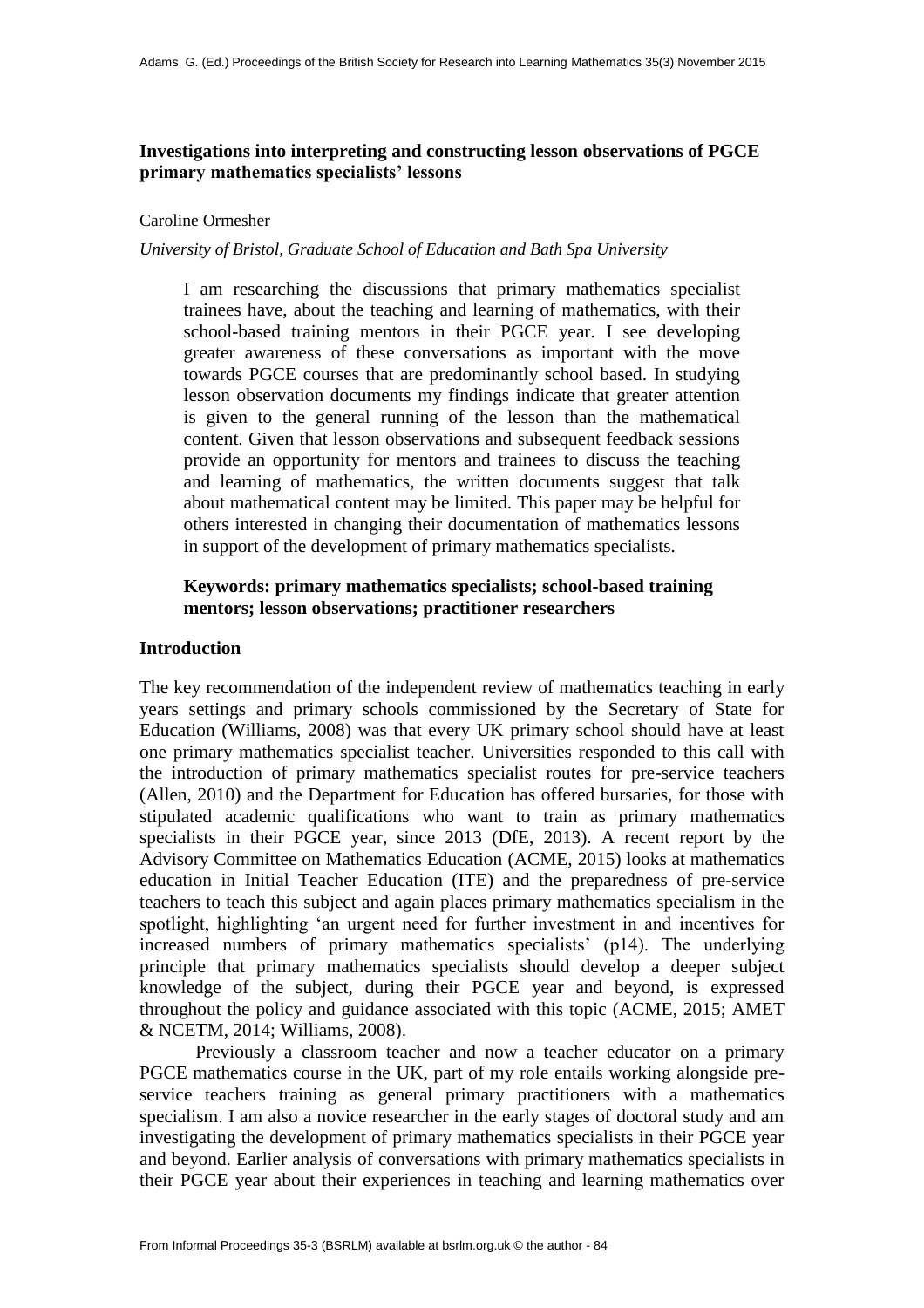the year showed that there was very little talk about mathematical content (Ormesher, 2014). Our conversations instead tended to focus on the culture of learning in the classroom, affective associations with mathematics, degree of match between the primary mathematics specialists' views and their school-based training mentors' views and the challenges of teaching generally. These findings resonate with those of Brown & McNamara (2011, p. 25) in their work with general primary practitioners: 'students in our study generally seemed unable to articulate their understanding of mathematics except in affective terms… Mathematics did not acquire much of a subject identity in terms of its content'.

The policy context and awarenesses gained from my initial explorations have contributed to the formulation of four preliminary research questions:

- How is the subject knowledge of primary specialist mathematics teachers enacted and reported?
- What events do these teachers identify as important in the processes of developing their subject knowledge?
- What processes are involved in becoming a primary mathematics specialist?
- How can lesson observation and feedback sessions be designed to contribute to the professional development of primary mathematics specialists?

The purpose of this article is to explore what is recorded in lesson observation records and how these recordings might be developed.

#### **Lesson observations**

Ma (2010) identifies learning mathematics from colleagues as an essential element of teachers building their fundamental understanding of the subject. The most recent international survey of teaching and learning found that 'most teachers are still teaching largely in isolation' (OECD, 2013, p. 21), suggesting that opportunities to learn from each other may be somewhat limited. However, a PGCE year does provide opportunities for trainees to work alongside school-based mentors and so for regular dialogue about teaching and learning. One such opportunity is presented through the weekly lesson observation and feedback session that pre-service teachers and their school-based training mentors undertake over the duration of school-based placements as a requirement of the PGCE course. This is recognised as a wellestablished practice in teacher education and is seen as an opportunity for both the assessment of pre-service teachers and the development of their practice (O'Leary, 2012). Given that these interludes in the teaching week provide an opportunity for the discussion of teaching and learning, I was interested to look at what is discussed in relation to elements of my research questions. I turned to lesson observation documents to see if these gave me insight into the specialist knowledge that a primary mathematics specialist trainee might have and how this knowledge base might be being developed through dialogue with and feedback from school-based training mentors.

School-based training mentors observe PGCE trainees teach and write up their notes on a lesson observation sheet drawn up by the university. The sheet is sectioned into a sequence of boxes with headings indicating what is to be included in the observation. Headings are related to general administration (name, date, year group), the context of the lesson, the focus of the lesson observation related to the pre-service teacher's current targets, a box for observers to comment against each of the teacher standards, one for 'general comments' and then spaces for 'strengths' and 'areas for development'.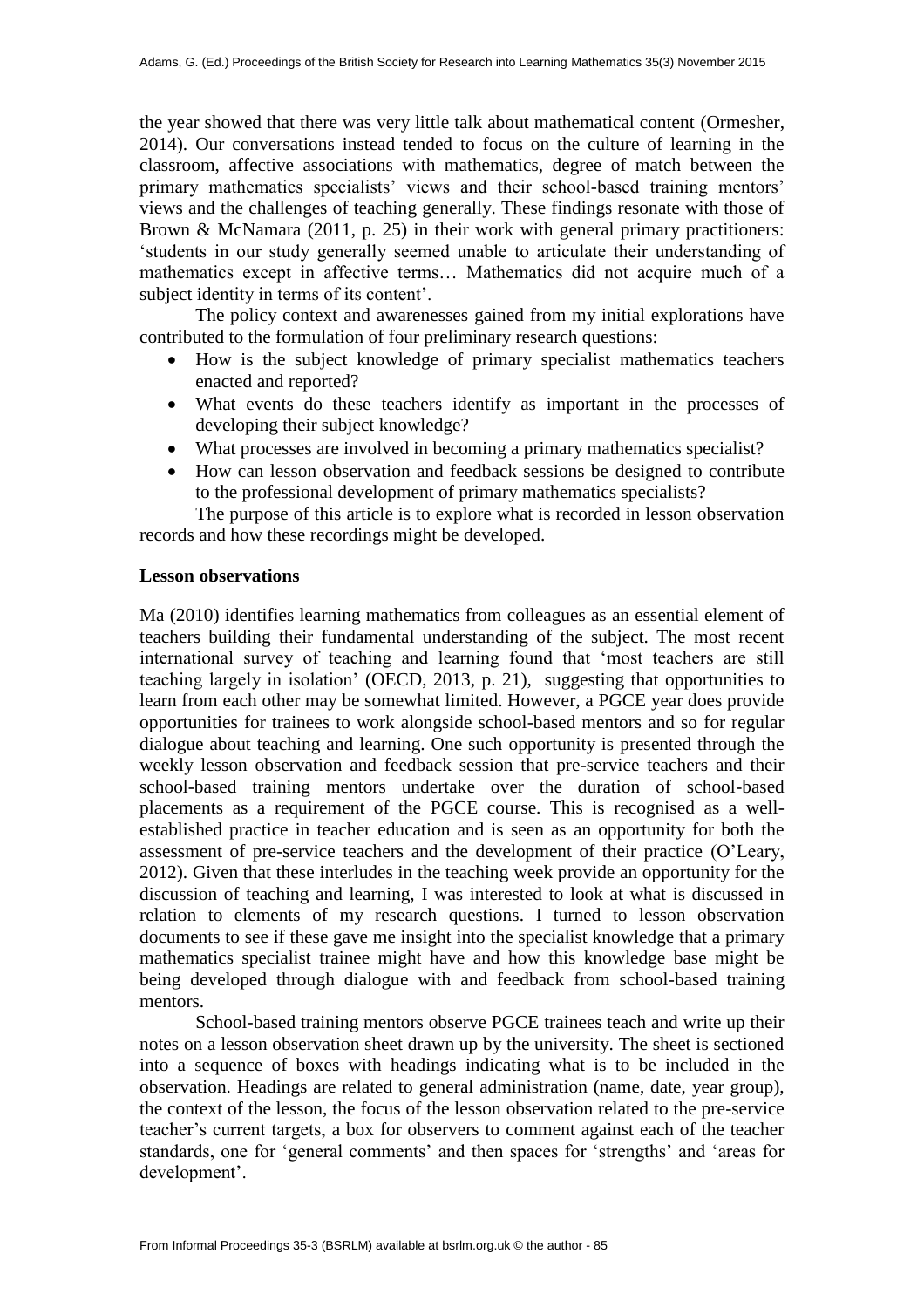As lesson observation sheets of mathematics lessons came in over the year, I became aware that not only was I looking at them as a teacher educator but also as a researcher. I noticed that comments were often general in nature and connected to the overall running of lessons. While they gave me a feel for how the pre-service teacher was developing and a feel for how a particular lesson had gone, they did not give me a feel for how the pre-service teacher was developing as a primary mathematics specialist. If lesson observation comments were deliberately structured to support PGCE primary mathematics specialists in the development of their deep subject knowledge, what might these comments say? In order to explore this notion I brought, with permission from school-based training mentors and primary mathematics specialist trainees, a collection of six anonymised lesson observation sheets to BSRLM November 2015 and put the following two questions to workshop participants: if the observer were to record more information about the mathematical content of the lesson what might they include and if the observation acts as a scaffold for further discussion in the follow-up feedback session what do you consider as being important to talk about?

# **Workshop discussions**

The workshop ran for half an hour and approximately 16 people attended. I gave a brief overview of my study and invited participants to read one or two of the lesson observation sheets and discuss in small groups their responses to the two questions above. I asked them to record their ideas by annotating the lesson observation sheets and after 15 minutes of group work took feedback, from each group, on their discussions. The chair of the session documented this feedback and using his handwritten notes and the annotated lesson observation sheets I subsequently collated the information which I summarise as lists of points in four key areas below.

# *Sheet design*

The sheet could better support observers in focusing on mathematical content:

- the teacher standards could be rephrased with a closer regard for mathematical content
- the general comments section could come first with evidence for the standards lifted out of the general comments afterwards
- there could be a dedicated space for the recording of specific detail and examples of mathematical content and activity.

# *The bigger picture*

More information about the lesson could be helpful:

- the lesson plan and an image of what was written on the board
- a transcript of the lesson feedback session
- notes on discussions with children and their mathematical activity
- a developmental target related to becoming a mathematics specialist

# *Being specific*

Specific examples of mathematical content were seen as important:

- comments detailing exactly what gave, for example, a high level of challenge or provoked the higher level of engagement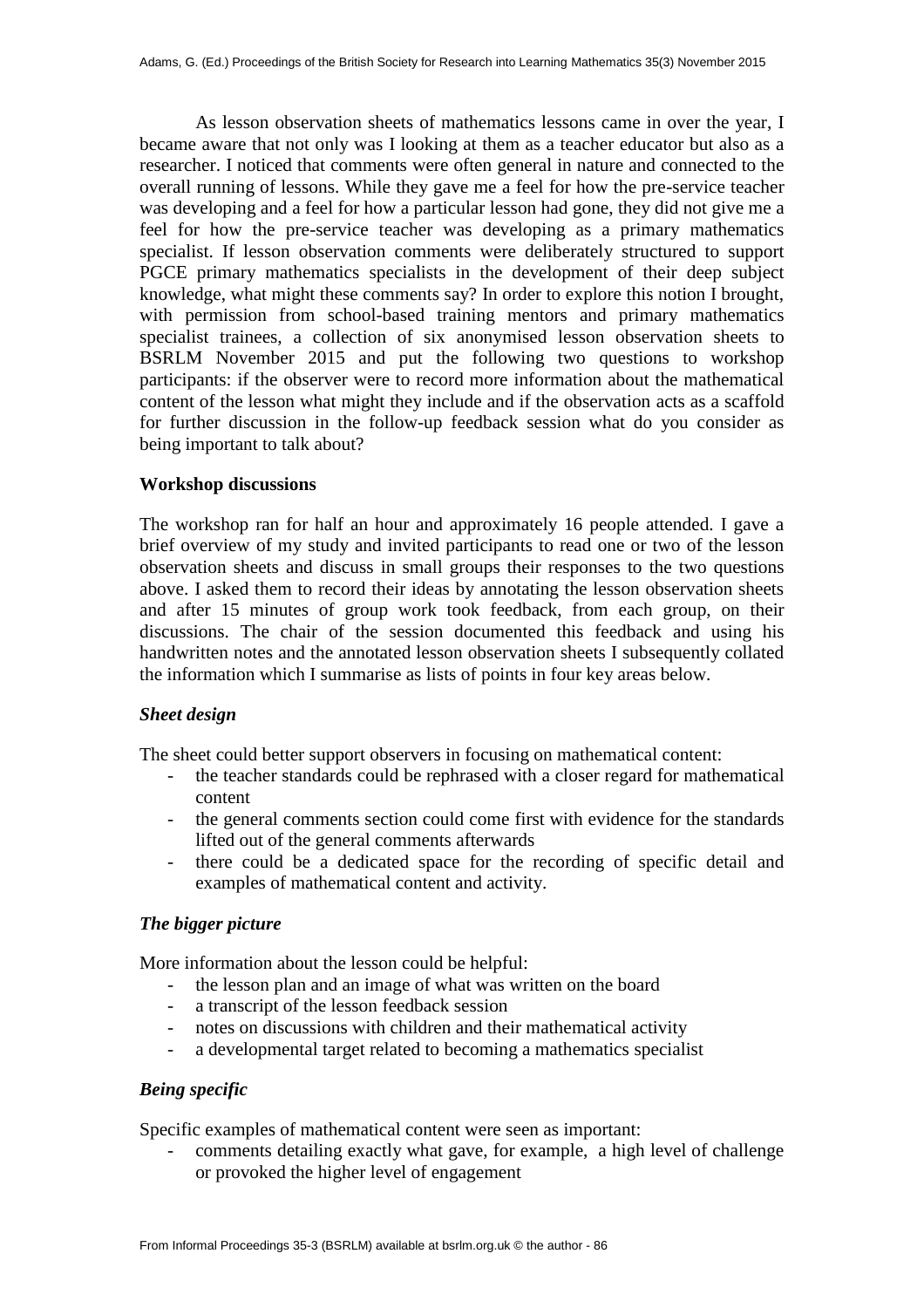- notes on significant mathematical moments such as points of confusion or events that stimulated greater discussion amongst children
- a narrative of what happened in the lesson
- strengths and areas for development related to mathematical concepts.

### *Practical and theoretical contexts*

Such practice is situated in a wider context:

- the person observing should be a primary mathematics specialist as the observer's own areas of expertise will shape what is written
- to become a mathematics specialist a pre-service teacher would need to be mentored by one
- use of an established theoretical framework to shape observation feedback might be appropriate
- clarification of what good subject knowledge looks like in relation to the teacher standards would be helpful.

### **Changing practice**

The workshop gave me food for thought. I mulled over our discussions wondering if I might be able to work on designing an observation sheet more conducive to documenting mathematical activity. Then I could try some different formats and ask the primary mathematics specialist trainees and their school-based training mentors which they found helpful as a developmental tool. I wondered how observations could be conducted by primary mathematics specialists when it is currently considered that there are not enough in school and while, as a third party reader of such observation schedules with a vested interest in the development of primary mathematics specialists, I considered that a greater focus on mathematical content was beneficial, school-based training mentors and primary mathematics specialist trainees might not agree. Perhaps most significantly I wondered if my research was set to become more about the mentoring of primary mathematics specialists than primary mathematics specialists themselves.

Four days later, I sat down in a Year 3/4 classroom with observation form in hand to observe a PGCE primary mathematics specialist teach a mathematics lesson and my teacher educator and researcher worlds collided. As per my usual routine I went straight to the general comments box but my focus was much more on the mathematics. I documented more of what was said verbatim and was alert to what felt like significant mathematical moments. Towards the end of the observation, I looked at the teacher standard boxes and completed them with comments that were directly related to mathematical content with specific examples lifted from my general comments. These shifts in attention came fairly fluently but as I turned to summarise the lesson by identifying key strengths and areas for development I found maintaining a focus on mathematical content more challenging with my attention drawn to other, more general elements of teaching practice. So it seemed that lesson observation records could, with some practise, reflect greater mathematical content of a lesson by completing them with new awarenesses; I now had a document that could support the discussion of the lesson with a focus on mathematical content.

Returning to my broader research interests of the development of primary mathematics specialists and the conversations about the teaching and learning of mathematics that they have with their school-based mentors this feels like a helpful starting point: here was a way of documenting and so potentially talking about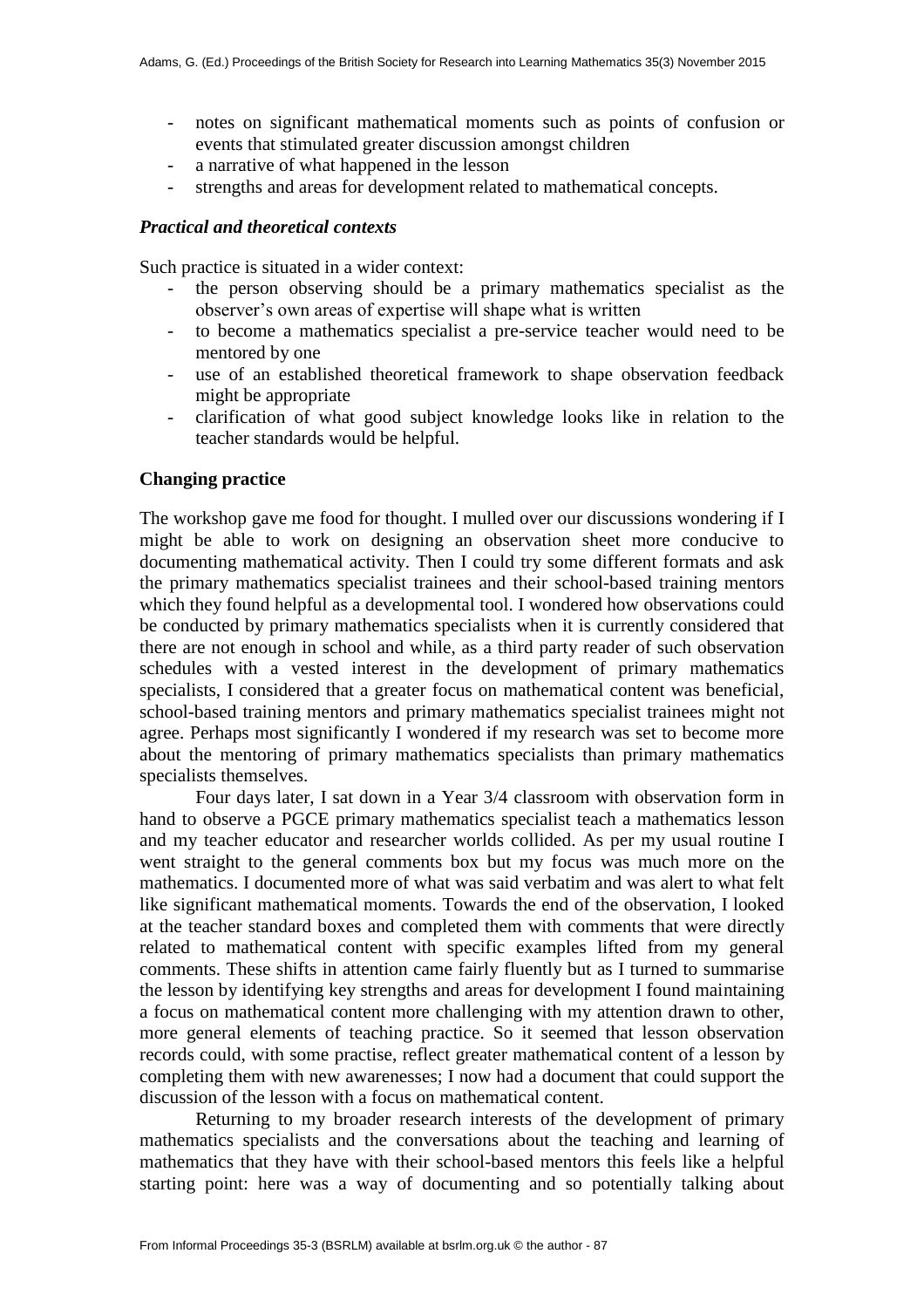primary mathematics lessons differently. Perhaps primary teachers tend to talk about mathematics in general terms, as observed by Brown & McNamara (2011), as this is the way in which mathematics lessons are often talked about. By talking about mathematics lessons differently, with a greater focus on mathematical content, perhaps the specialist knowledge deemed to be important for primary mathematics specialists will become widely available for all.

#### **Concluding remarks**

The narrative and analysis offered raises avenues for further lines of enquiry. Earlier I observed that my research may become more about the mentoring of primary mathematics specialists than primary mathematics specialists themselves but while I underwent change in my practice, as a result of engaging with and pursuing a question of interest to me, will others who observe and feedback on primary mathematics lessons also find it helpful, or desirable, to shift their focus towards the mathematical content of lessons? I now also see that this current research activity is about issues related to being a practitioner researcher: as much as researching the processes involved in becoming a primary mathematics specialist, or mentoring one, I am researching the processes involved in becoming a researcher and in developing as a teacher educator and this has methodological implications for my work.

A central tenet of enactivist methodology is that everyone is a teacher, an observer, a researcher and that 'research about learning is a form of learning,' (Reid, 1996, p. 208). That there are 'shared meanings and understandings' and that 'the knower, the knowing and the known' emerge together is inherent (Begg, 1999, p. 73). This offers a helpful frame for my work as it allows for the multiple perspectives and constructs present in the living, dynamic settings and relationships in which I am positioned as a practitioner researcher. Moreover Brown (2015, p. 190) explains that a focus on process is fundamental to enactivist research 'in order to see how effective behaviours and new awarenesses develop in researchers and participants, so that others might try out the actions, see the effects and adapt in their own context.' It is this process of trying out and adapting that I experienced; while my initial focus was on what a completed lesson observation sheet could look like my findings were more about the processes an observer might go through in order to create a document which maintains a focus on mathematical content.

As a classroom teacher for 20 years I saw many approaches to teaching and learning advocated by different educational bodies come and go over time. I saw that teachers adopt, assimilate and alter these approaches, making them their own and embedding them in their practice in ways which are meaningful to them whether or not this is in the way that was anticipated by the designer of the original approach, scheme, framework or, lesson observation sheet. What is significant in changing practice is being involved in the process of change. I suggest that explorations of the type I have described may contribute to the development of more primary mathematics specialists in our schools and it seems clear that knowing about the processes by which a person becomes a primary mathematics specialist will be significant in achieving this aim. I also propose that there are many potential primary mathematics specialists in our schools already and that a greater emphasis on mathematical content and talk will support the process of their development.